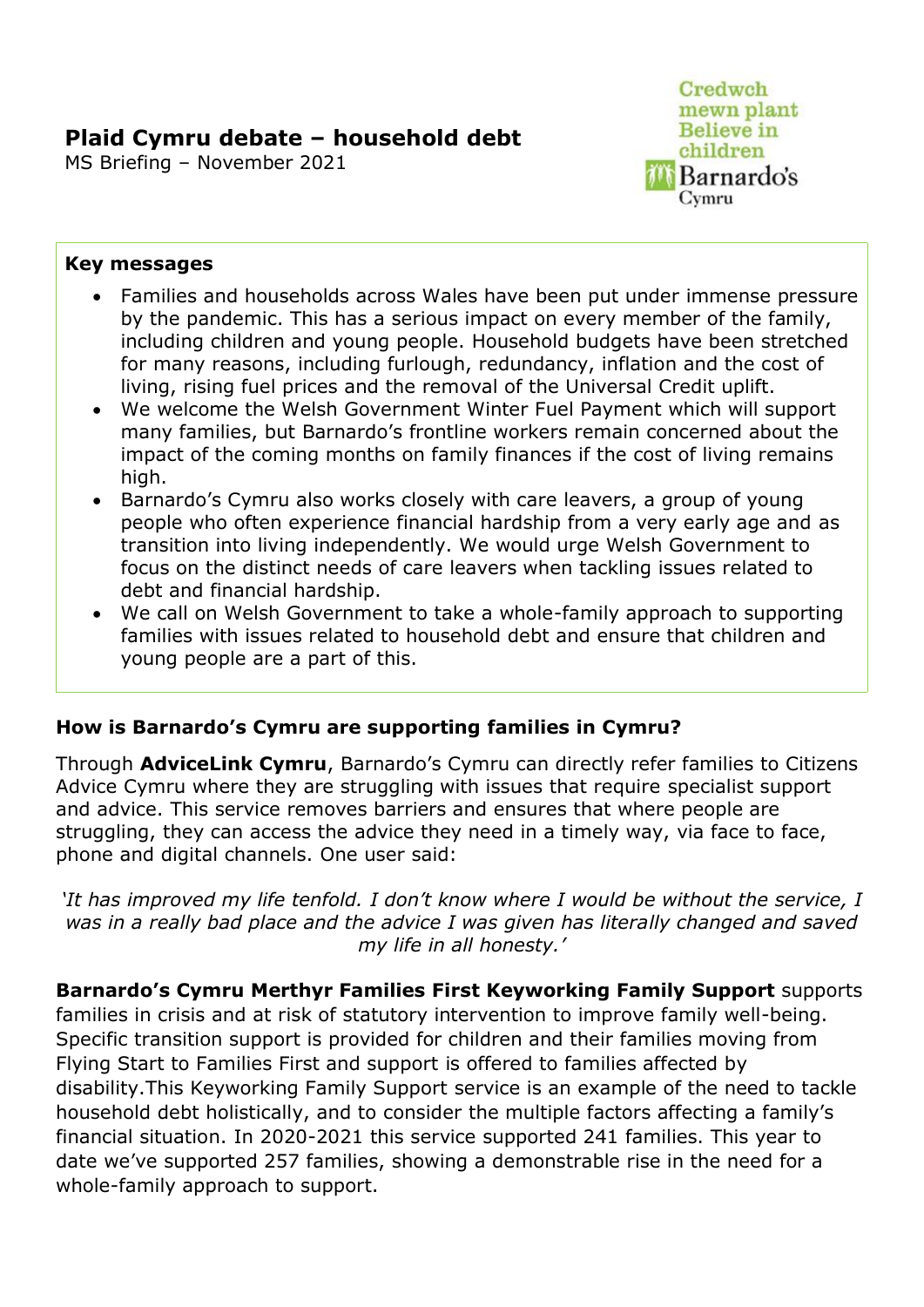#### *Case study:*

A single parent who worked in care found her ability to work restricted by the fact that her child was displaying challenging behaviour in school, which resulted in fixed-term exclusions and a reduced timetable. This affected her earnings and resulted in household debt. The family experienced financial difficulties which resulted in a referral to Barnardo's Families First.

A Barnardo's Support Worker attended school meetings with the parent to help rebuild confidence and communication between the family and the school and develop a plan for the child. The Support Worker also attended meetings between the parent and the housing association to look at options for back payment and moving to a smaller property. A referral was also made to Citizens Advice Bureau who have afforded support to the parent. Numerous visits to a food bank in addition to vouchers from Barnardo's Cymru were needed by the family. The child is now reintegrating into education, and Citizens Advice Bureau helped ensure income maximisation via the benefits system.

Feedback from parent: *"Received really good support, would never be where I am now without the support given."*

### **Barnardo's Cymru priorities for Welsh Government:**

- 1. Take a whole-family approach to dealing with household debt across Wales. This requires cross-government and cross-departmental working to ensure that families are supported holistically and in a trauma-informed way.
- 2. Maximise income. Our practitioners report that there is still not enough consistency across local authorities on income maximisation. When an individual applies for one benefit, this should trigger a system whereby they are signposted to other benefits that they may be able to apply for. In some cases, this has happened successfully, but in others it still does not. Steps should be taken to seamlessly join-up and promote income maximisation in Wales.
- 3. Household debt can cause stress and worry for the whole family, which can, in turn, create and exacerbate mental health problems. In a recent Barnardo's Practitioner Survey, 95% of 275 respondents said that they thought there has been an increase in the number of children and young people experiencing mental health and wellbeing issues compared to before the Covid-19 pandemic. Barnardo's Cymru has called for:
	- Increase community-based, non-clinical therapeutic support for children and their families. Examples of this include Barnardo's Cardiff Family Wellbeing Service, and Golau, providing mental health support to young people on Anglesey who are pre-Child and Adolescent Mental Health Services (CAMHS).
	- Ensure that there is a sufficiently resourced, genuine 'no wrong door' approach with tie-in between services across the board which include, where appropriate, a whole-family approach.
- 4. Targeted support for care leavers. Care leavers face huge challenges when transitioning to living independently, and budgeting and managing their